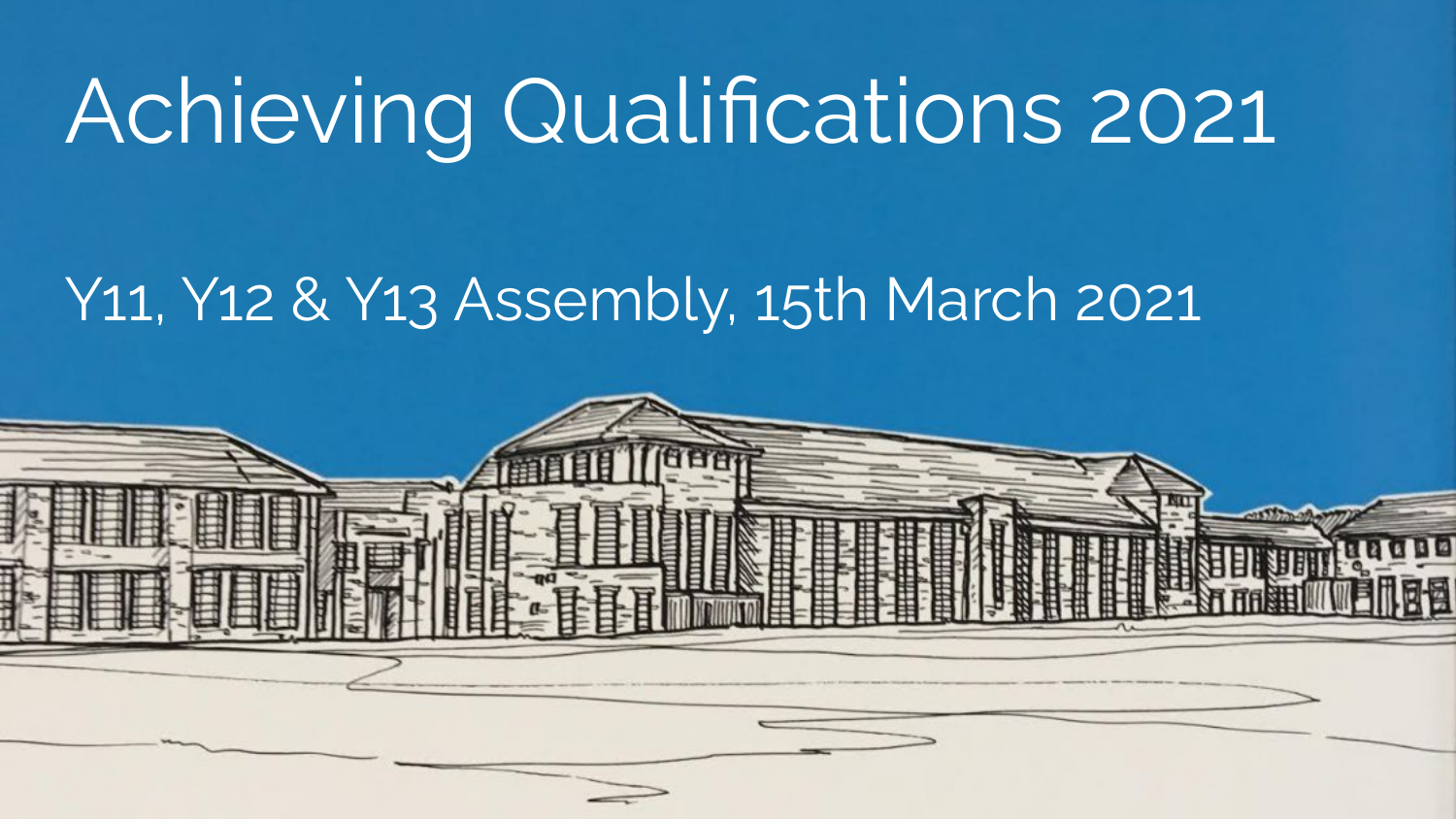# **This assembly is being recorded.** OREC.

#### **If you have any questions during this assembly, your Tutor can use the chat or ask at the end using the raise hands function. Thank you**

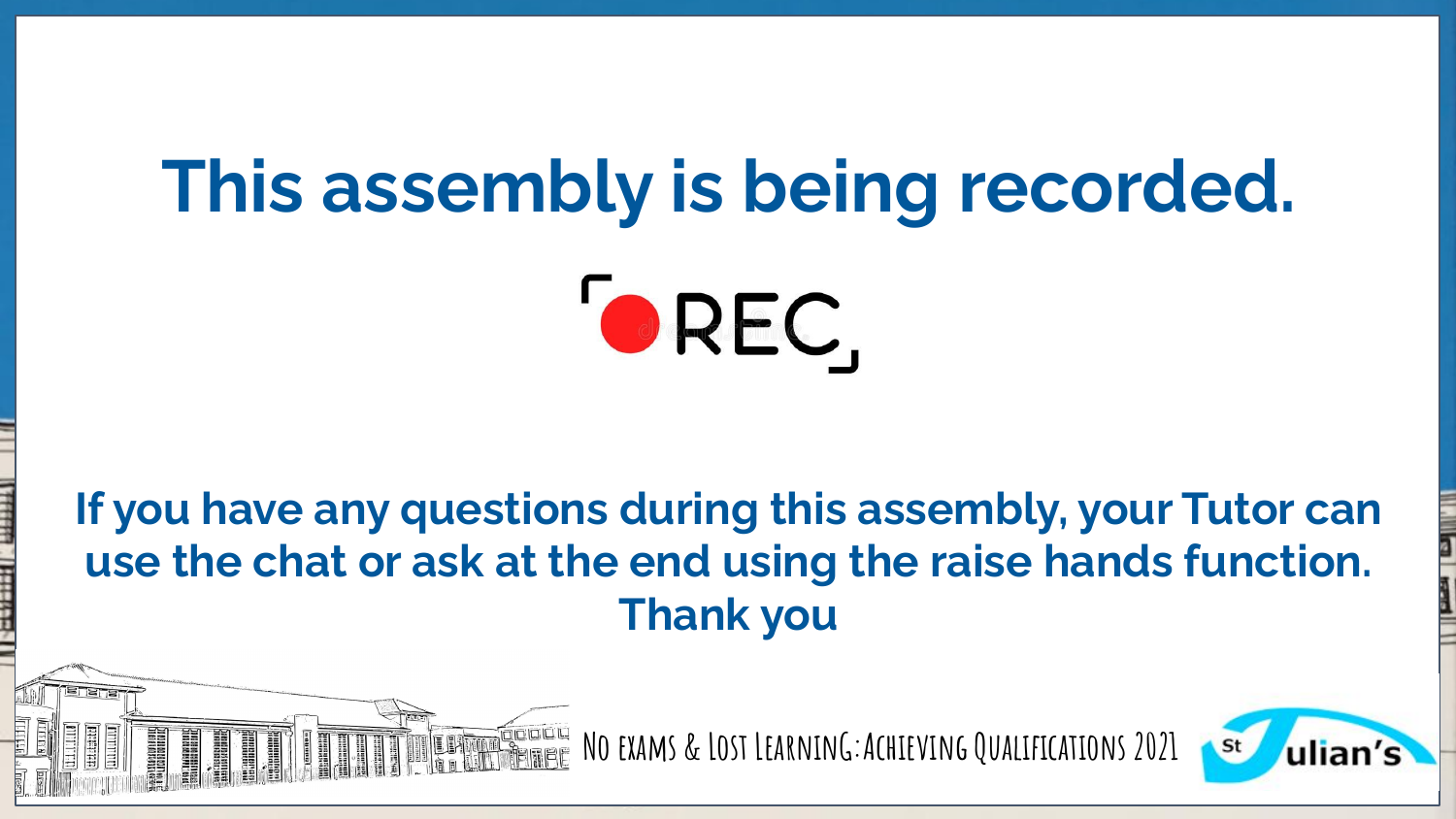## **What's been decided?**

- **● In November, Welsh Government announced that exams would be cancelled in 2021**
- **● Schools (known as centres) would 'determine grades'**

#### **Is this the same as last year?**

**● No: last year schools** *predicted* **the grades (assumed what a student would have achieved if they had sat their exams). This year evidence is needed to prove the grades from work completed from the start of your course until this June** 

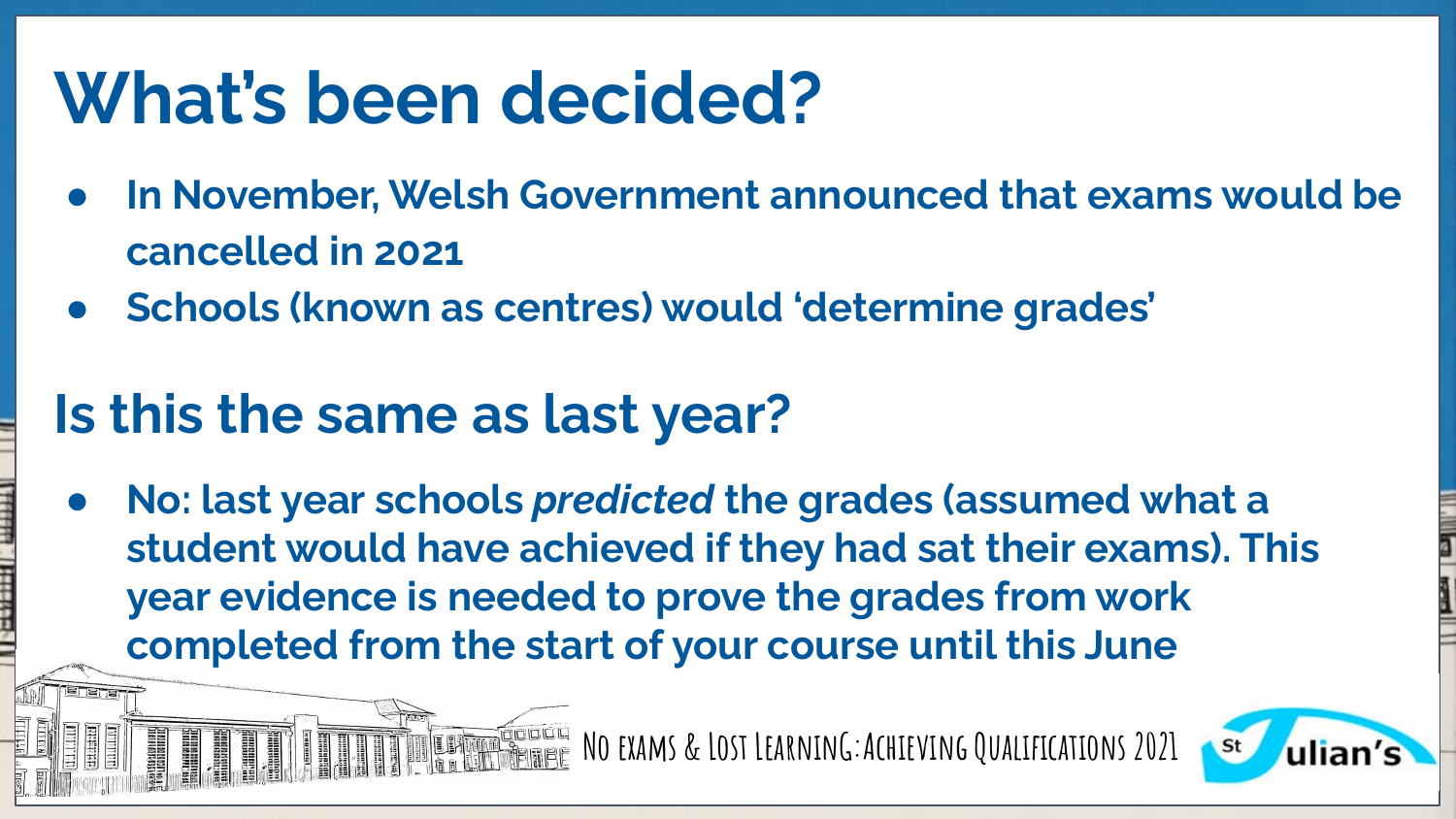#### **What's evidence can be used?**

- **● There are lots of things that can be used as evidence:**
	- **○ Assessments being completed between now and June**
	- **○ Work completed at home during Distance Learning (as long as it is verified: proved to be the** *'learners own work'***)**

- **○ Controlled assessments (known as Non Examined Assessments)**
- **○ Classwork**
- **○ Past mock exams and subject tests**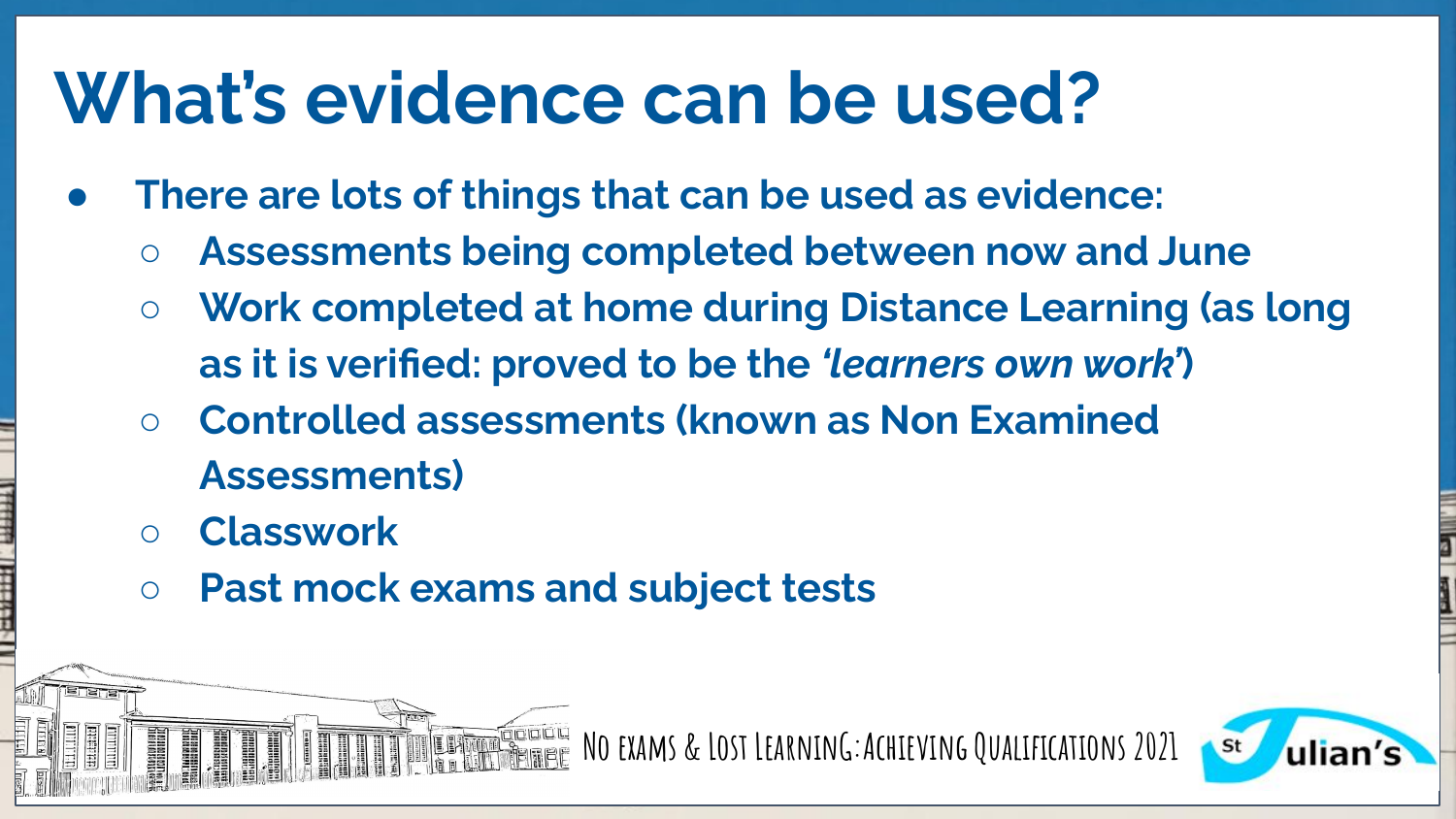#### **What's evidence can be used?**

**What about work completed before the pandemic?** (when I didn't know it would be used to determine my grade)

- **● This can be used to support the determined grade**
- *● 'Using evidence in a positive way'*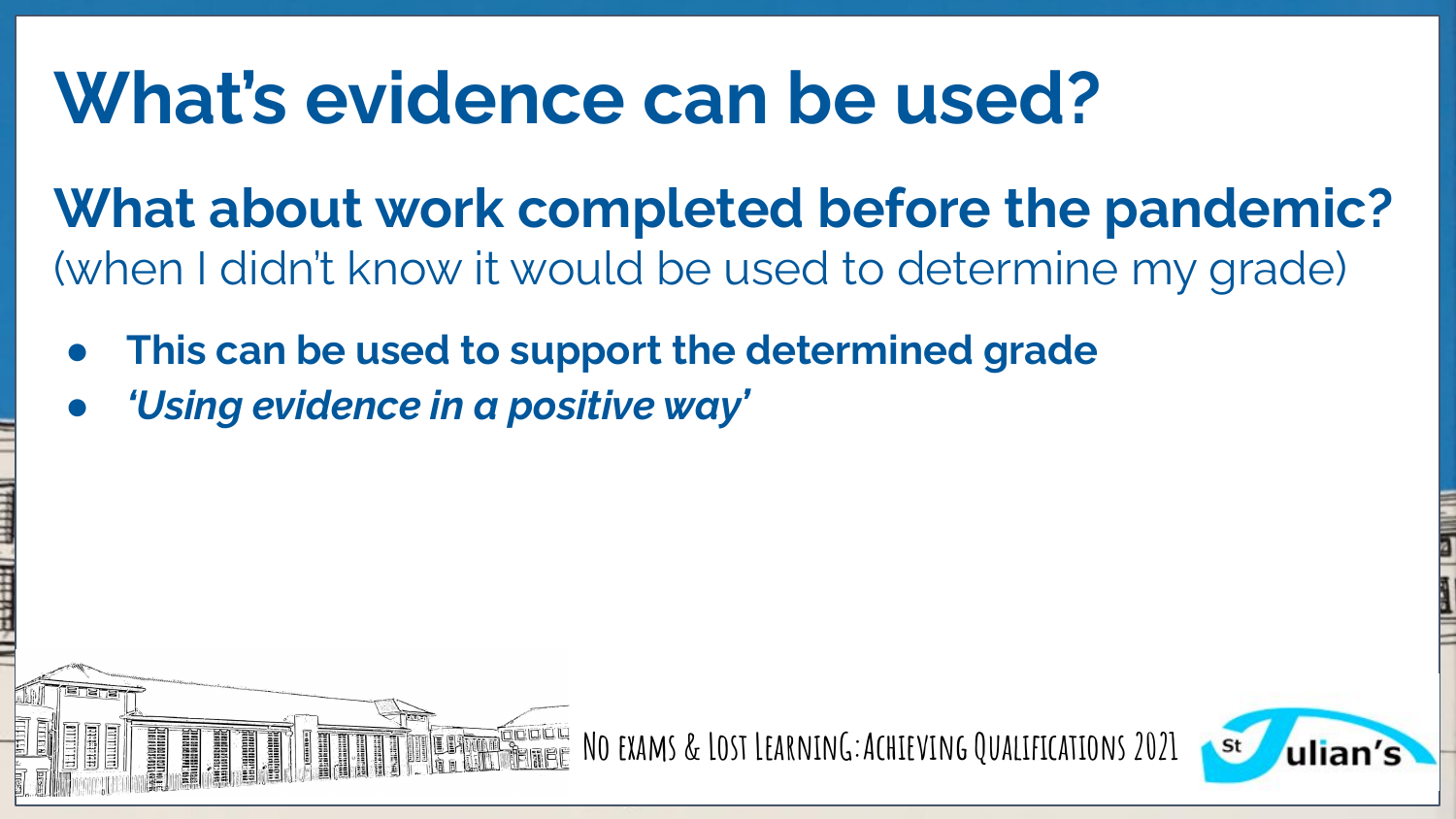#### **Has my course been changed?**

**● Yes! All GCSEs, A Levels and AS Levels have had changes to their specs (specifications - the list that determines what must be covered in class and exams)**

- **● To make up for all the lost learning weeks (22 in the last 12 months), all qualifications have removed elements of their courses: your teachers will let you know for each subject**
- **● Evidence is needed from each of the remaining elements wherever possible**

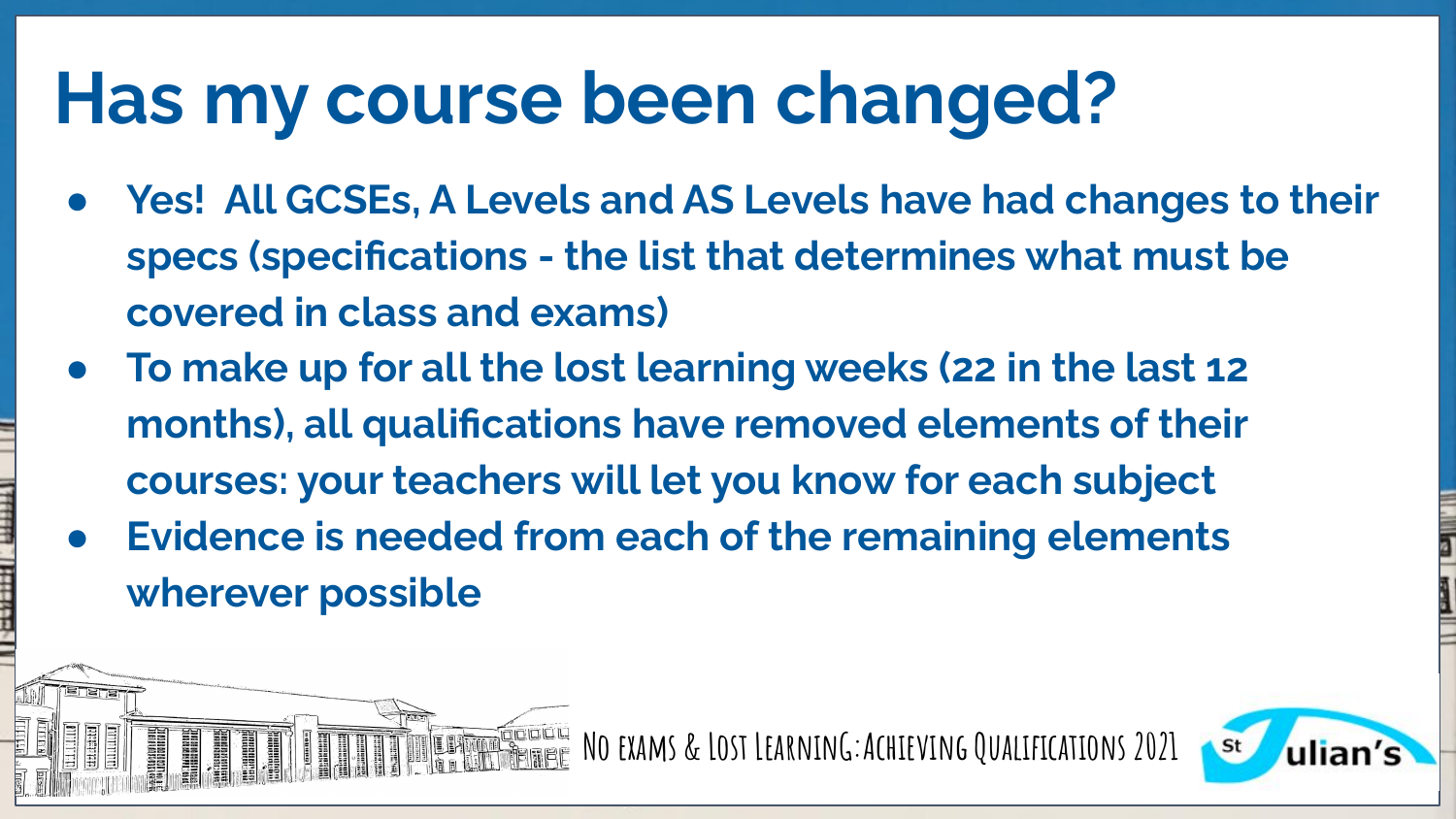#### **I do BTECs: is it the same?**

- **● It is very similar but these are called TAGs Teacher Assessed Grades**
- **● There have been some changes to the course too (like not having to cover all the set units): your teacher will let you know**
- **● If your BTEC has an exam element, your teacher will give a TAG for this too**

**No exams & Lost LearninG:Achieving Qualifications 2021**

**● Your aim in BTEC lessons is to complete the remaining units before you leave to the best of your ability**

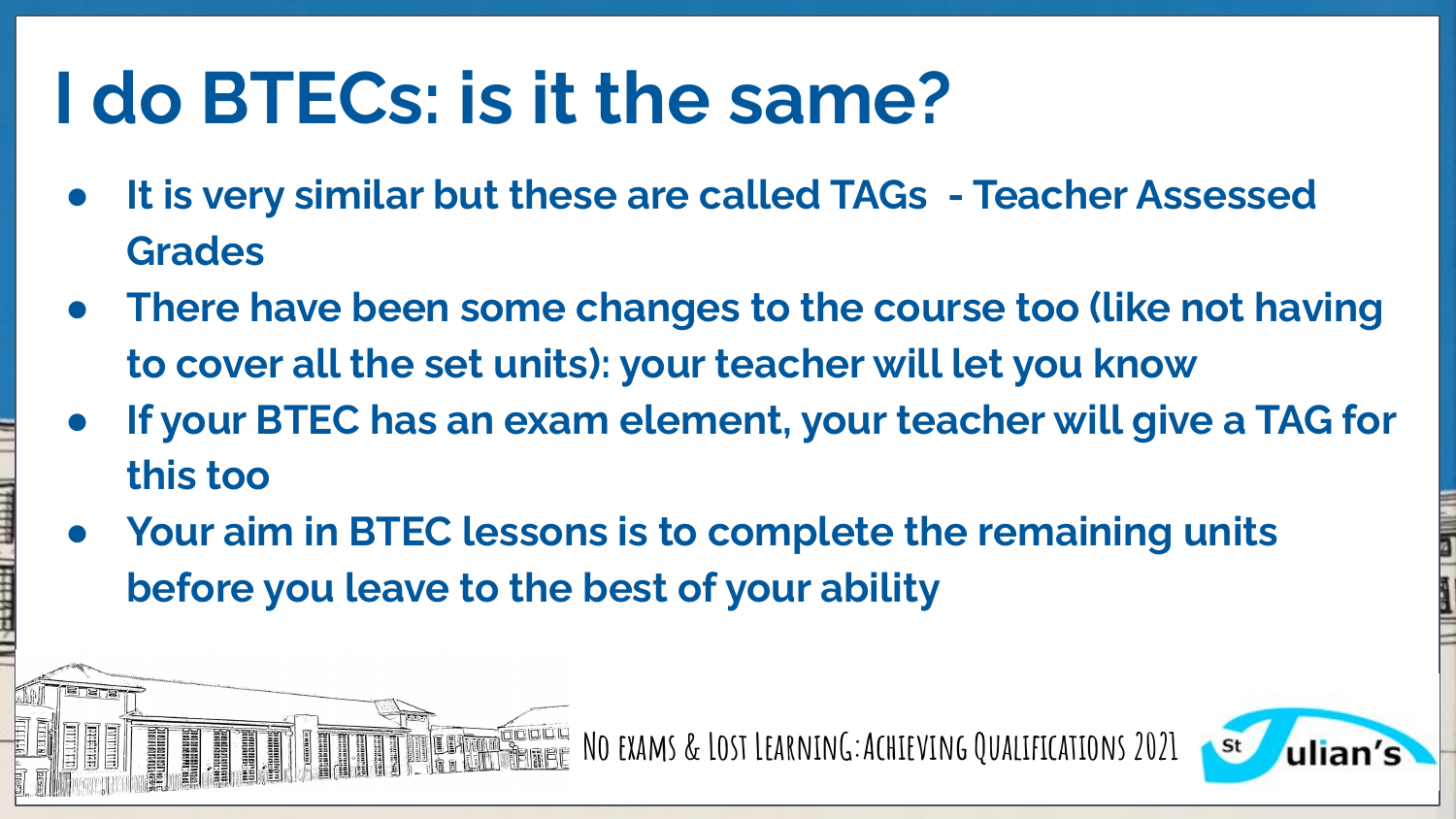#### **What are all the acronyms?**

- **● CDGs: Centre Determined Grades**
- **● PCDGS: Provisional CDGs: until you get your 'results' in August, all CDGs are provisional**
- **● TAGs: Teacher Assessed Grades**
- **● CWAGs: Current Working At Grades you will see these in your reports**
- **● NEAs: Non Examined Assessments (Controlled Assessments / coursework)**
- **● AOs: Assessment Objectives these are the areas you have to cover in your courses**

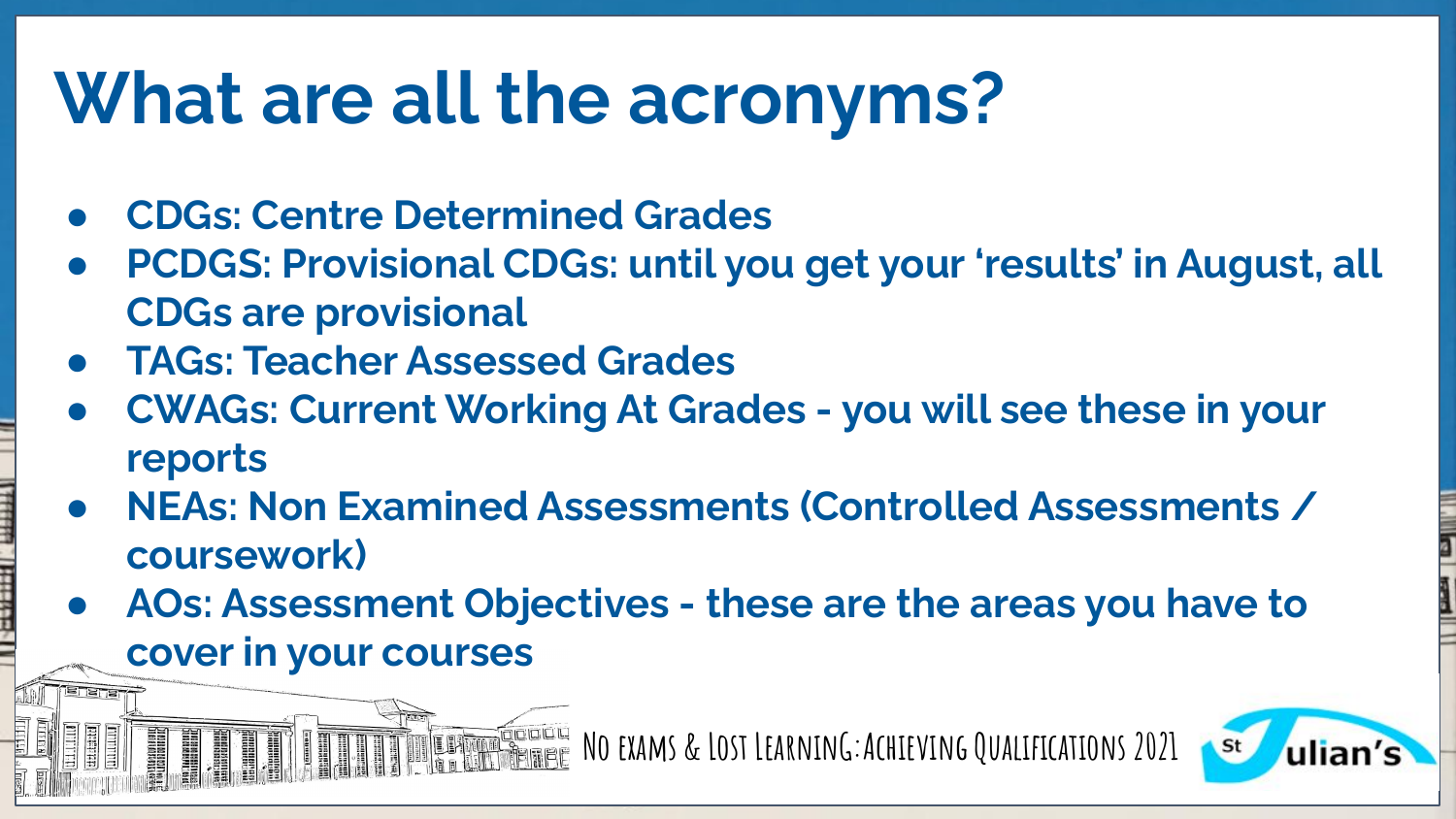#### **How much time do we have in school?**

**Enough! We have nine teaching weeks in school from now until the Whitsun Break (Summer Half Term) at the end of May**

#### **What if we are sent home to isolate again?**

**● We keep going! Our online learning can still count as evidence**

#### **What if we don't finish the course in time?**

**● We only have to gather evidence from what we can and do cover**

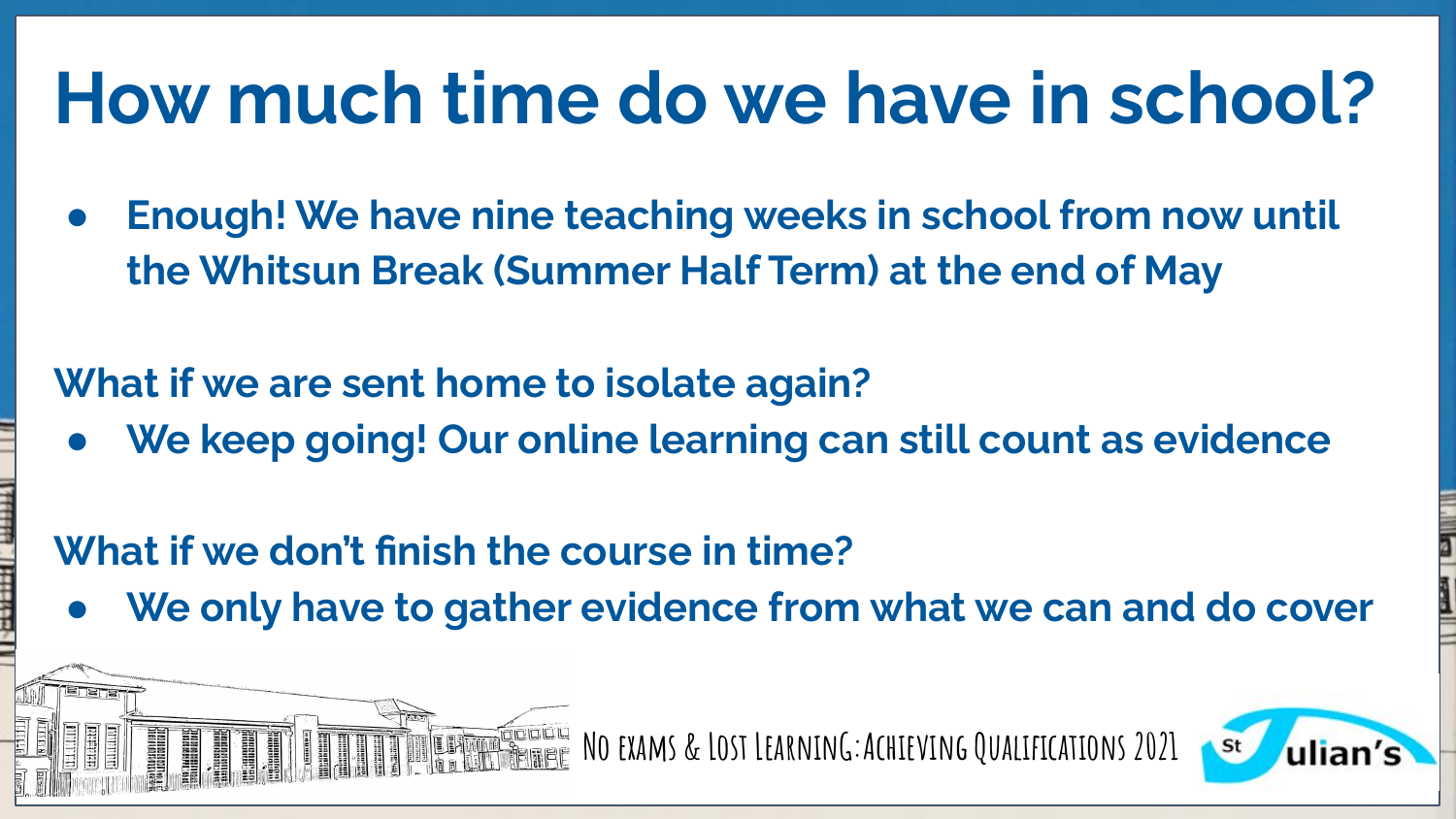## **What will be happening in lessons?**

- Lessons will be as normal (with all the H&S regulations too)
- **● Your teachers will continue covering the course and then set you assessments along the way: these may be tests, assignments and home learning. You may get feedback but not told the results**
- If you are entitled to an exam concession (eg. extra time) you will **be given this: your teacher will liaise with Learning Support**
- **● Do make sure you fully focus and give your best: like in an exam, you won't get second chances at these assessments**

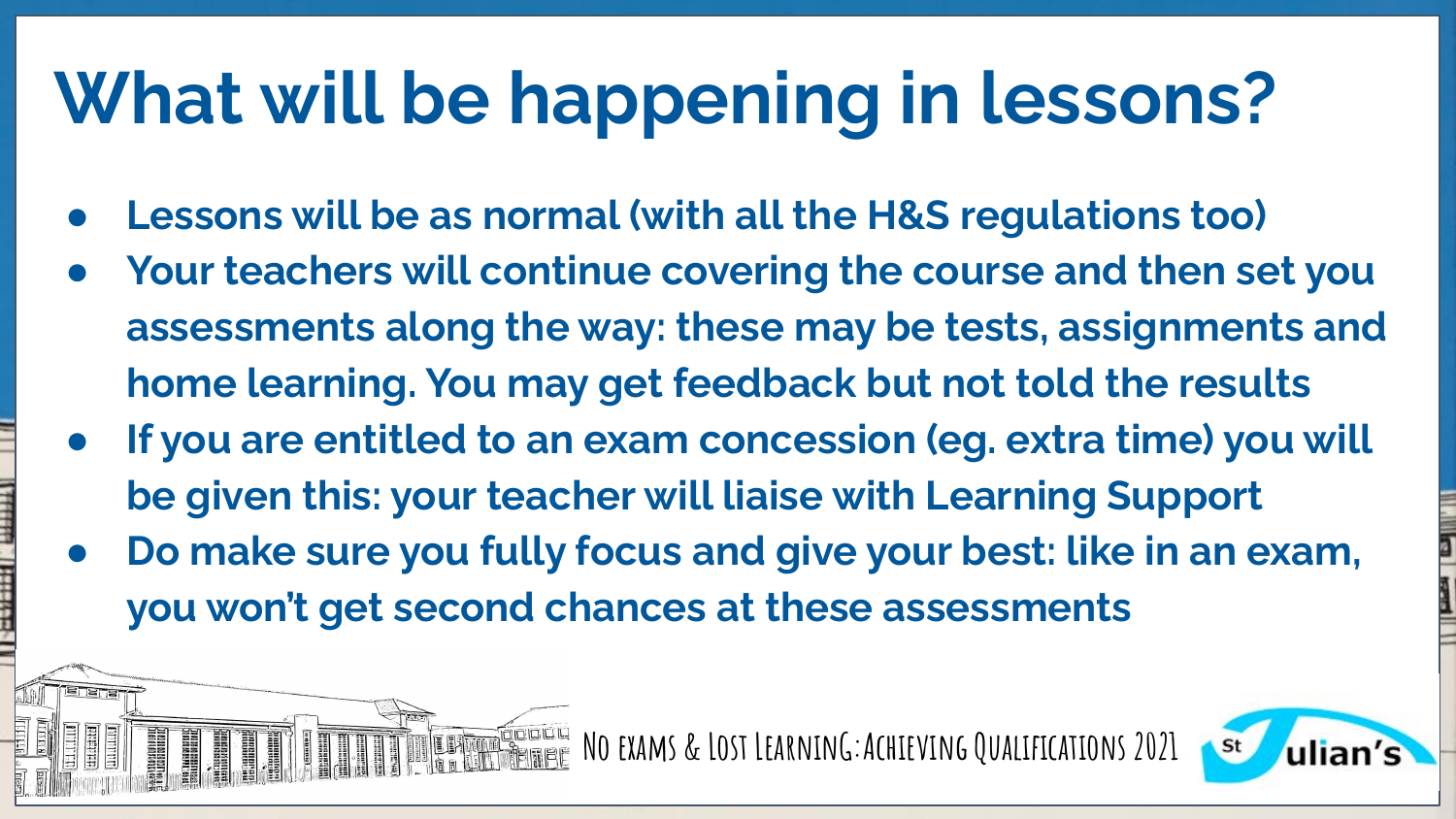## **How are staff ensuring marking is fair?**

- **● Everything will be quality assured: we have to make sure that your grades are fair and accurate**
- **● Staff are having support meetings and training**
- We use exam board material wherever possible
- **When marking your work: we aim to avoid teacher bias by using approaches such as anonymous marking and swapping papers**
- **● Your Tutors will share your exam numbers with you to help anonymous marking: make a note of these**
	- **● All work will be moderated by HoDs and members of LT**

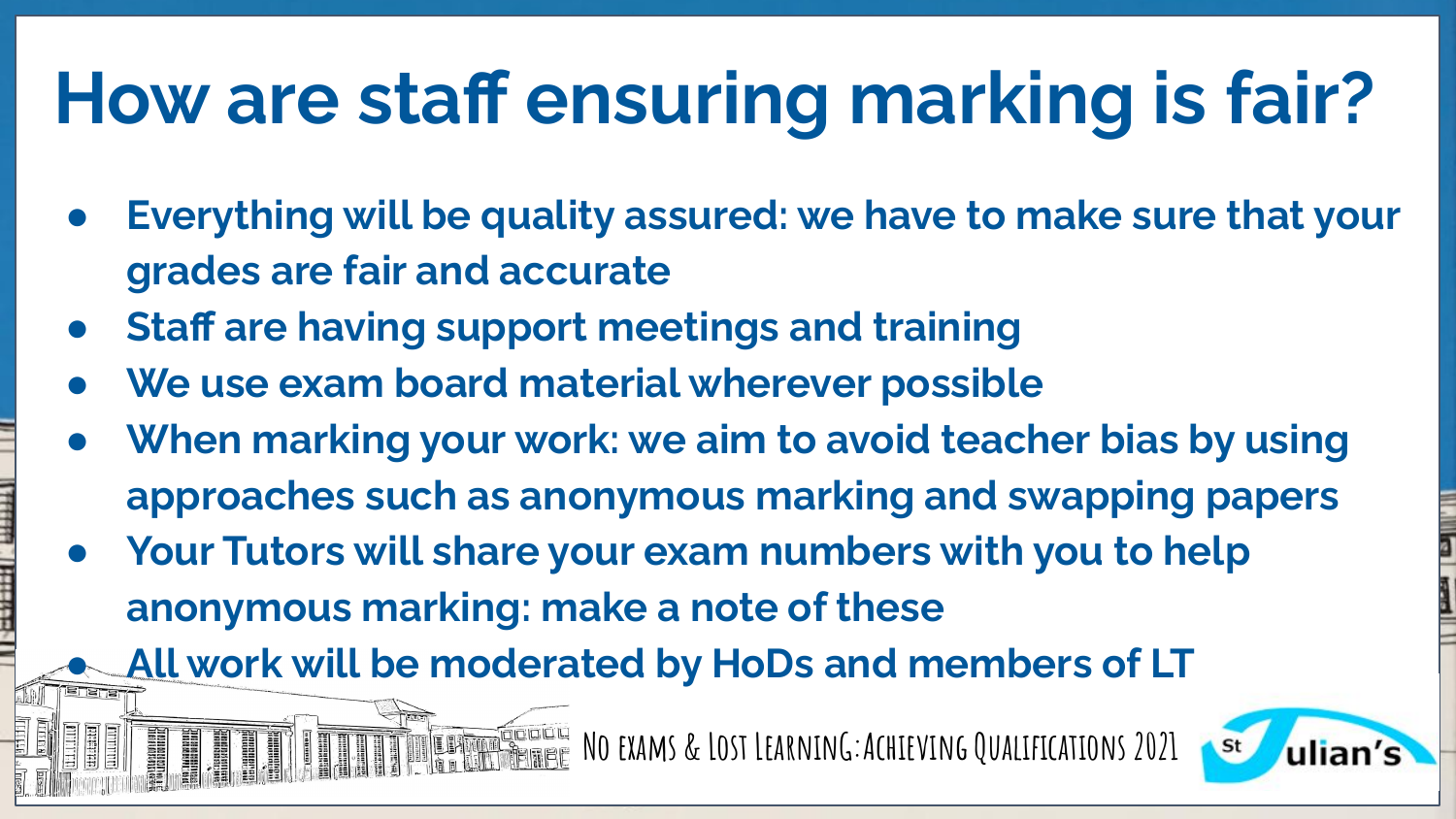## **What should I be aiming to achieve?**

**● Your best!**

 $-$ 

- **● All students have target grades for each subject: you will find these on your reports**
- **● Target grades are aspirational. Typically students achieve their target or one grade lower - that's a great result!**
- **● This is not about everyone getting A\*s or Distinctions. It's about**



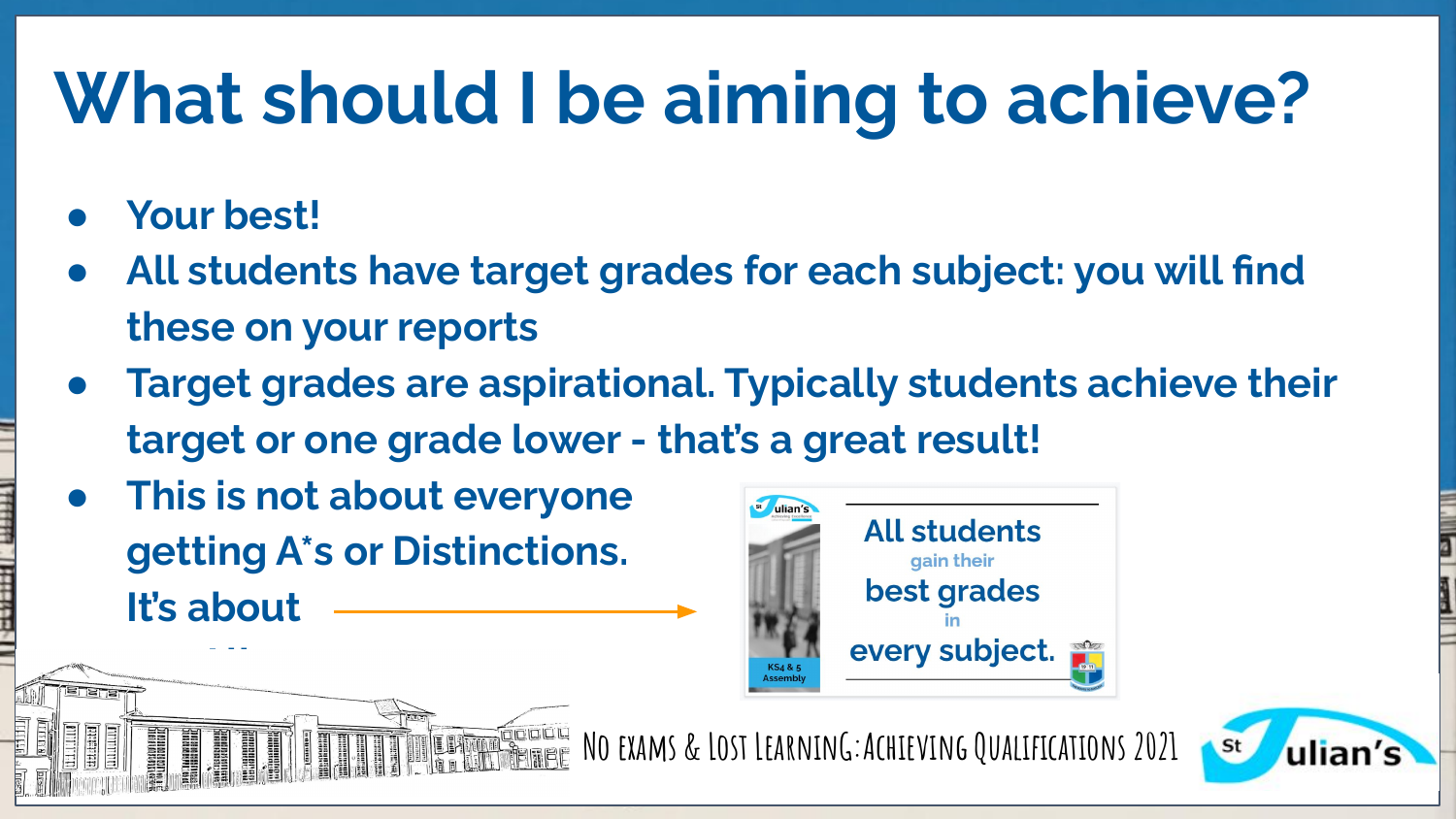#### **Do I need to panic???**

- **● Not at all! We've got this!**
- **● It will be a stressful time: but it would have been stressful if we were preparing for exams too - that's just how it is :(**
- We will ensure your wellbeing is fully supported too: we have lots **of sessions planned in our tutorial programme**
- **● If you are feeling anxious and like you cannot cope let us know there are lots of people who can help**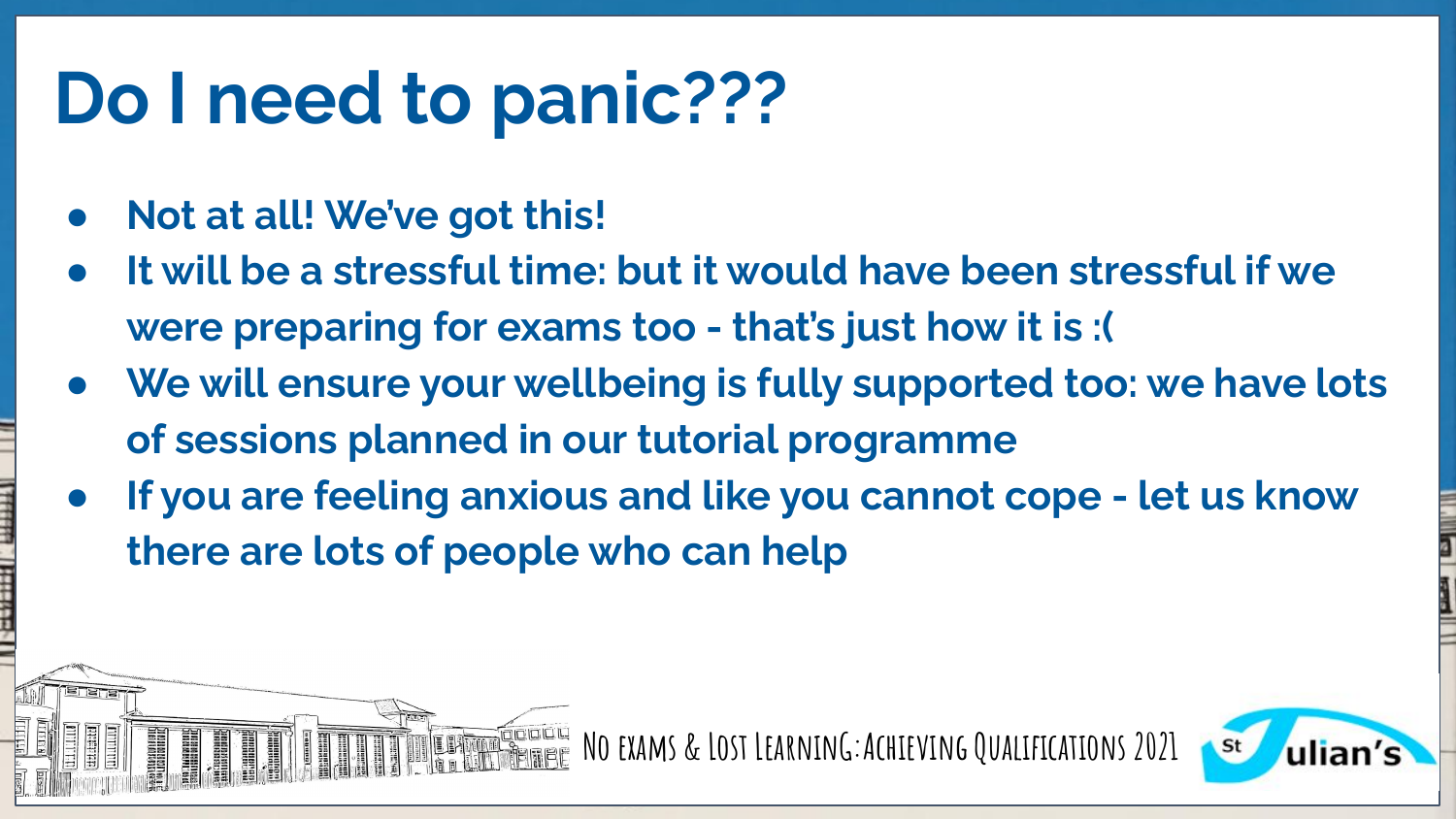## **What happens with 'results'?**

- **● All Newport Schools are in the process of agreeing a timeline**
- We are proposing these dates (agreed dates coming soon):
	- **○ 15th March 28th May: students completing assessments, teachers gathering evidence, QA and moderation**
	- **○ 29th May 6th June: Whitsun Break**
	- **○ 7th 10th June (Mon. Thurs.): teachers input your PCDGs into SIMS**
	- **○ 14th 17th June: all PCDGs are checked by HoDs and confirmed by Mr Curtis**
	- **○ 18th June (Fri.): PCDGs shared with students**
- With your final grades, you will most likely get an explanation **explaining how these were determined**

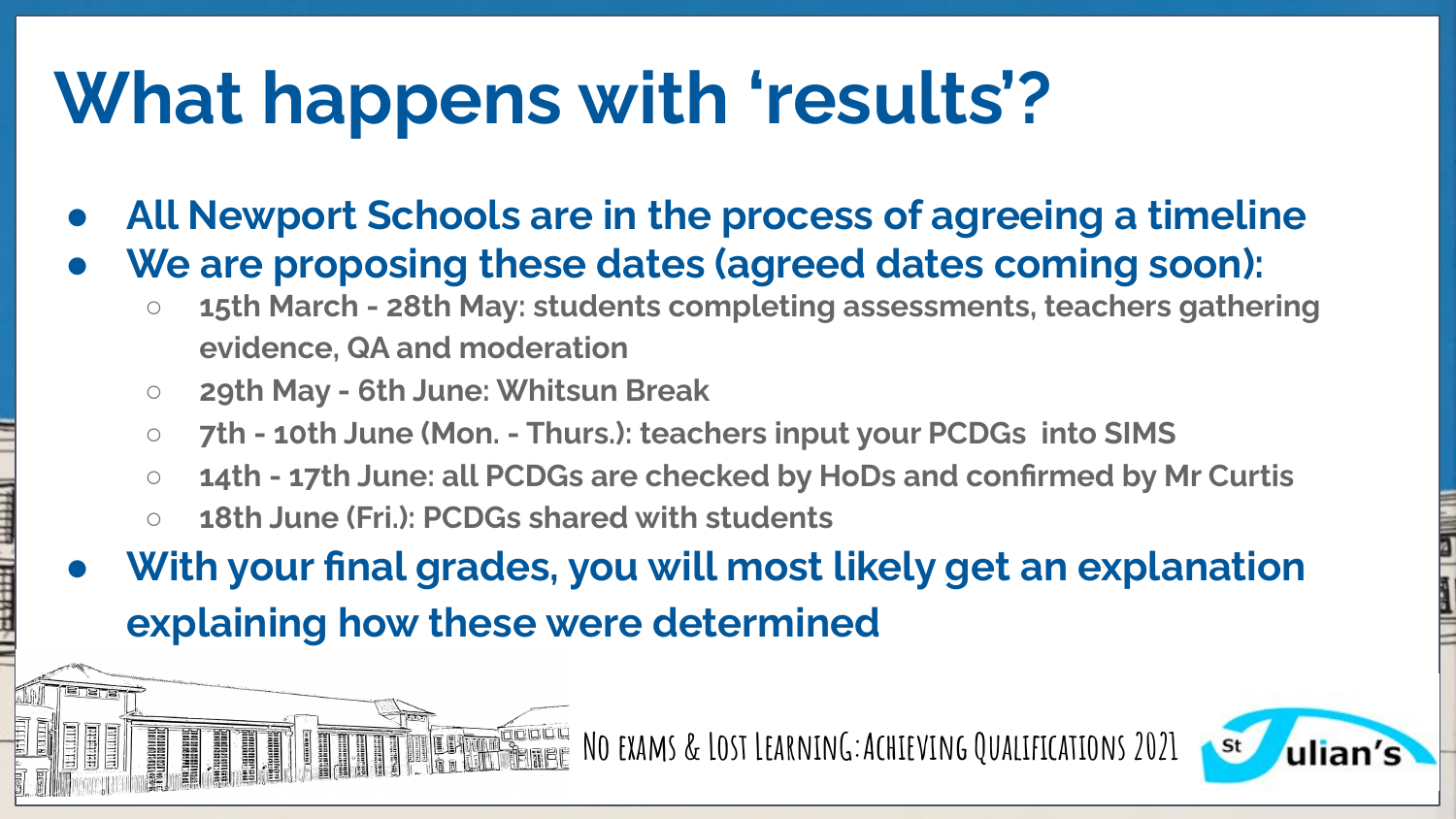## **What happens with 'results'?**

#### **What if I don't agree with my PCDGs?**

- **● If you feel you have good reason that your PCDG is unfair or inaccurate, you can request a 'Review'. The proposed dates are:** 
	- **○ 18th June (Fri.): PCDGs shared with students; Review window opens**
	- **○ 25th June (Fri.): Review window closes; all Reviews processed by Tues. 29th June**
	- **○ 30th June (Wed.): submission of CDGs to WJEC (deadline Fri. 2nd July)**
- **● Your review will be considered by Miss Hook and the HoD: Mr Curtis (as Head of Centre) will agree the final grade ● Your PCDG could remain the same or be raised or lowered**

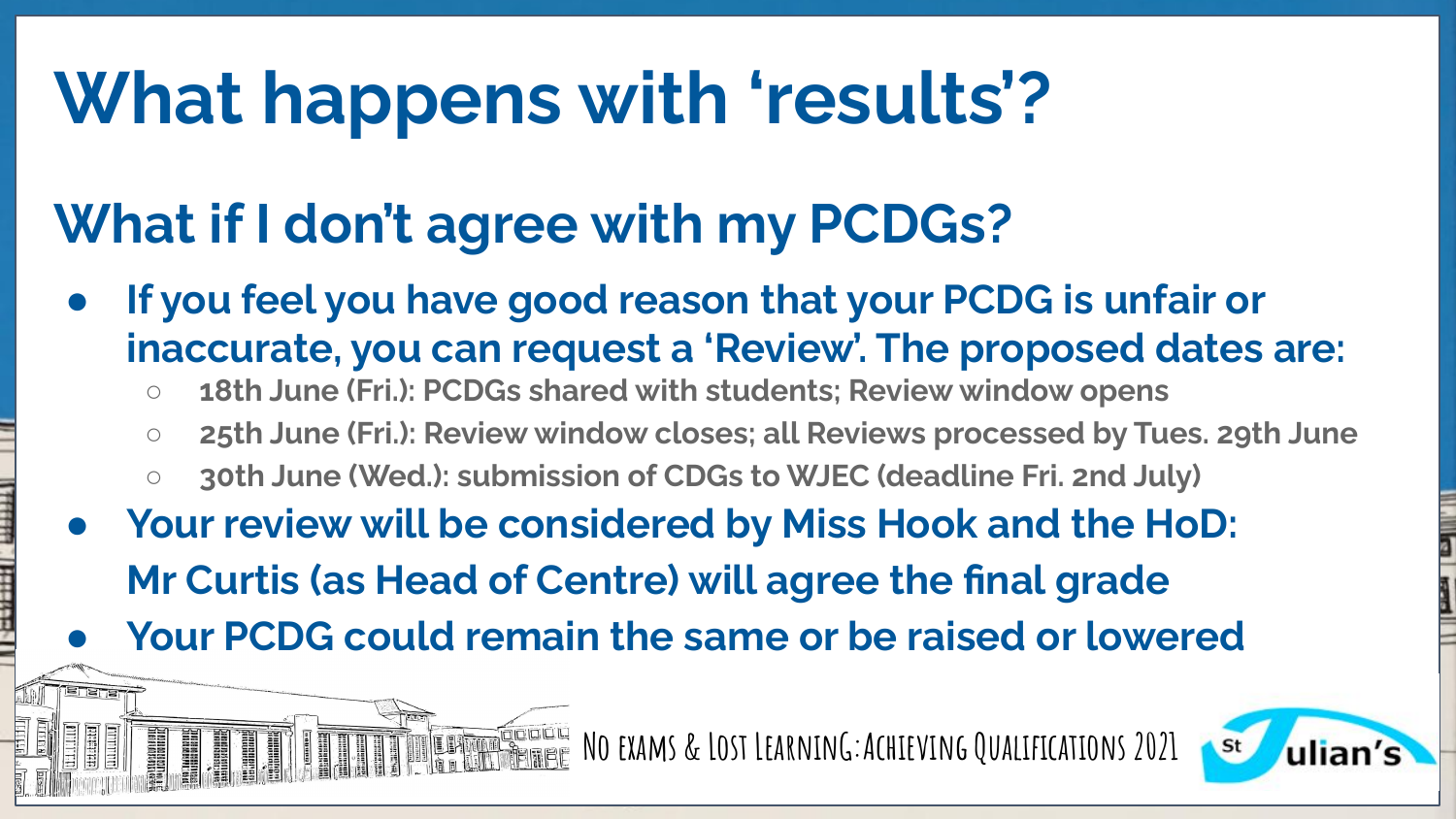## **What happens next?**

- **● You will receive your final results in August:**
	- **○ 10th Post 16: A Levels & AS Levels, BTEC Level 3**
	- **○ 12th Year 11 (& Y10): GCSEs; BTECs and Entry Levels**
- **● If you are still unhappy with your final CDGs, you can appeal to the WJEC and then Qualifications Wales**
- **● For Y11 and Y12 students, we will the support you with your next Pathway: staying at St Julian's, going to another school or college or starting work**

**● For Y13 students, we will support you with UCAS and universities**

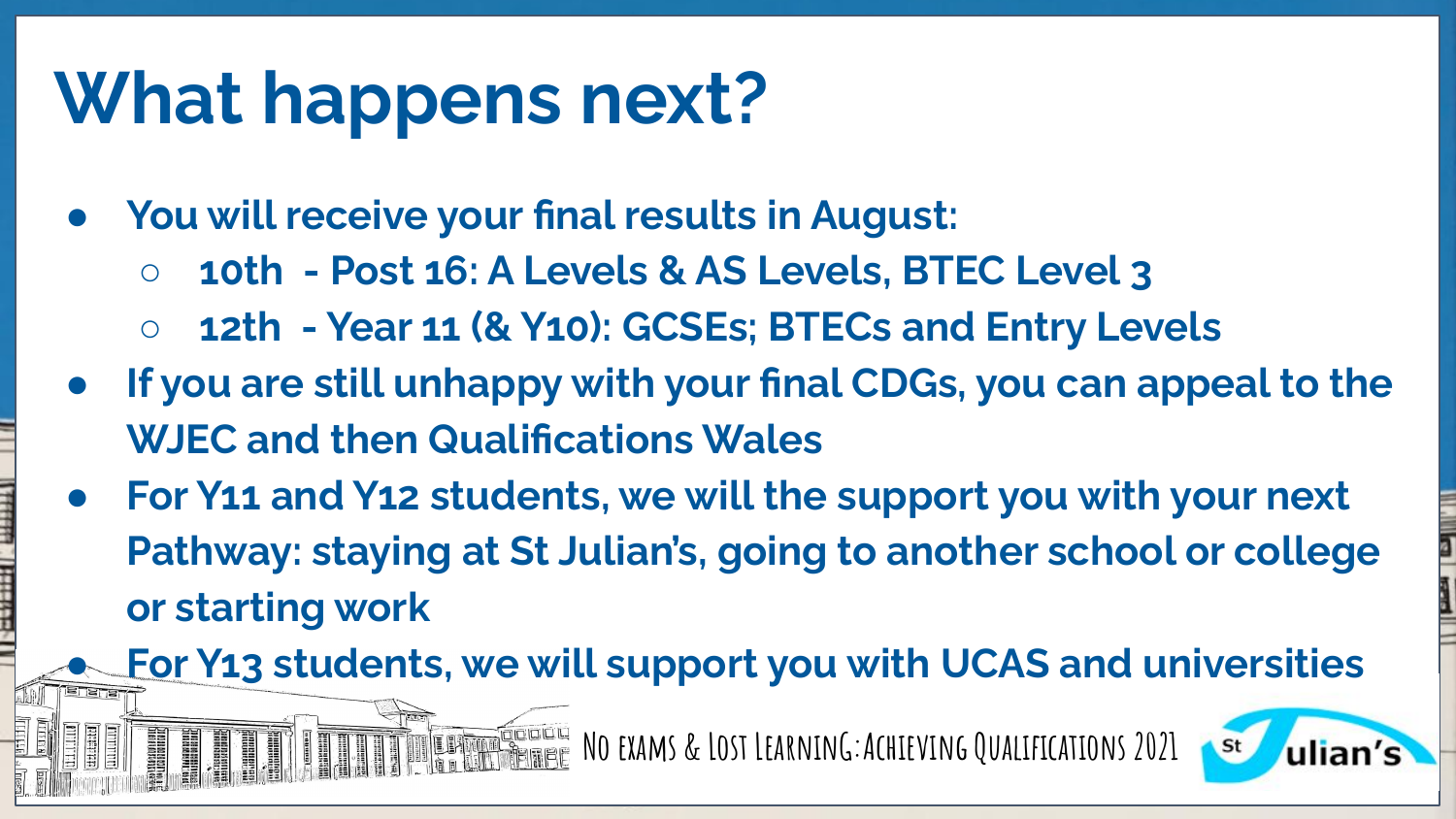## **What has the school got to do?**

- **● To make sure all grades are fair and all processes are robust, the school has to produce:**
	- **○ A Centre Policy: this will be shared with you soon**
	- **○ Subject Assessment Plans for every qualification**
	- **○ Decision Making Records which show the rationale for each grade**

- **○ Head of Centre Declaration when submitting PCDGs**
- **○ Reviews Process**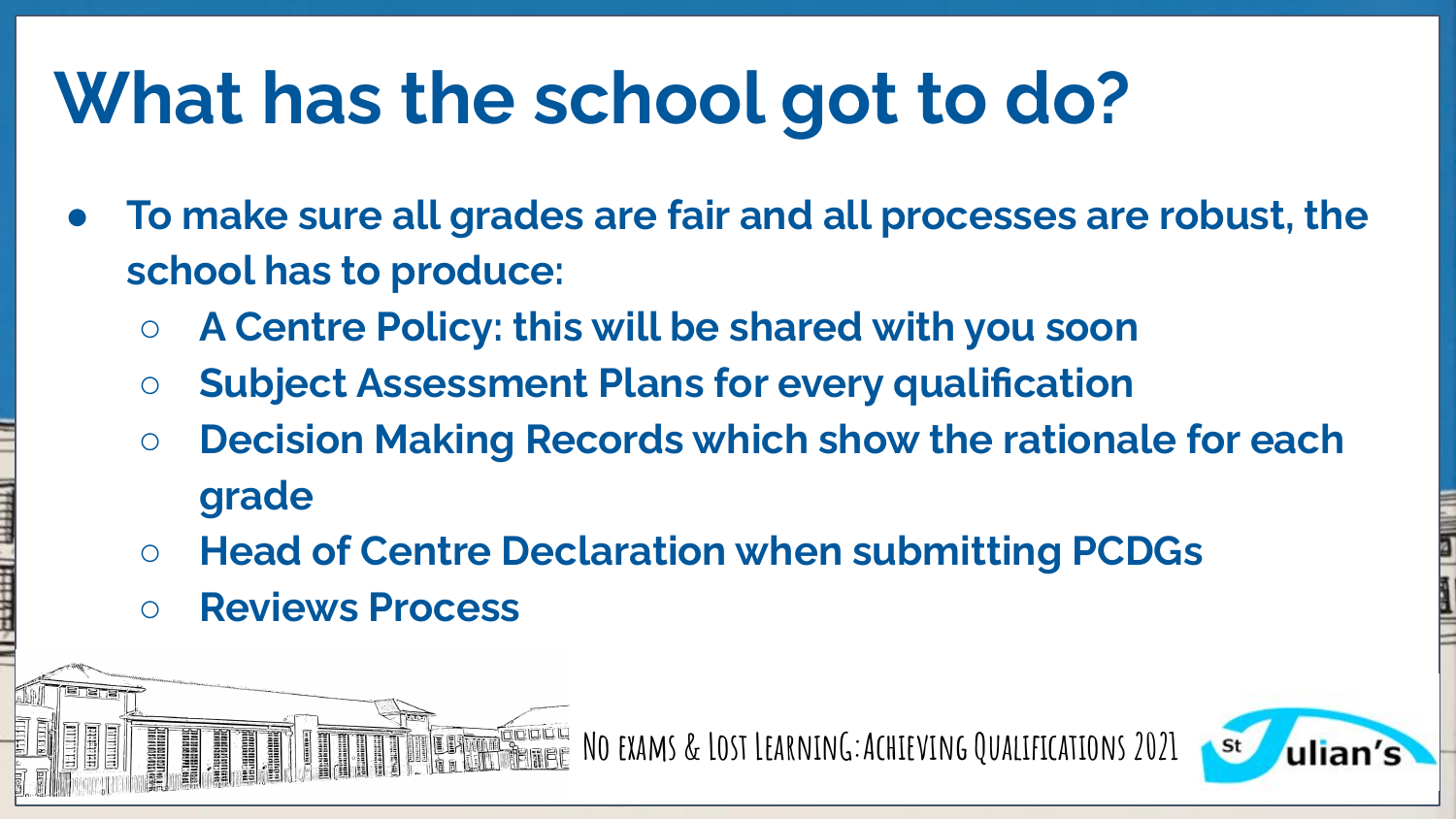### **Is there anything else I need to know?**

- **● That's pretty much it: we will share updates with you**
- **● Ask us at any time if you are unsure about anything (but don't ask about your final PCDG!)**
- **● Always know this (and when we say 'we' its students and staff):**
	- **○ We are all in this together**
	- **○ We all want you to achieve your best grades**
	- **○ We all need to work hard for next few months**
	- **○ We will all feel anxious but that's ok**
	- **○ We will get through this with:**

**Respect, Inclusion, Collaboration and Achievement**